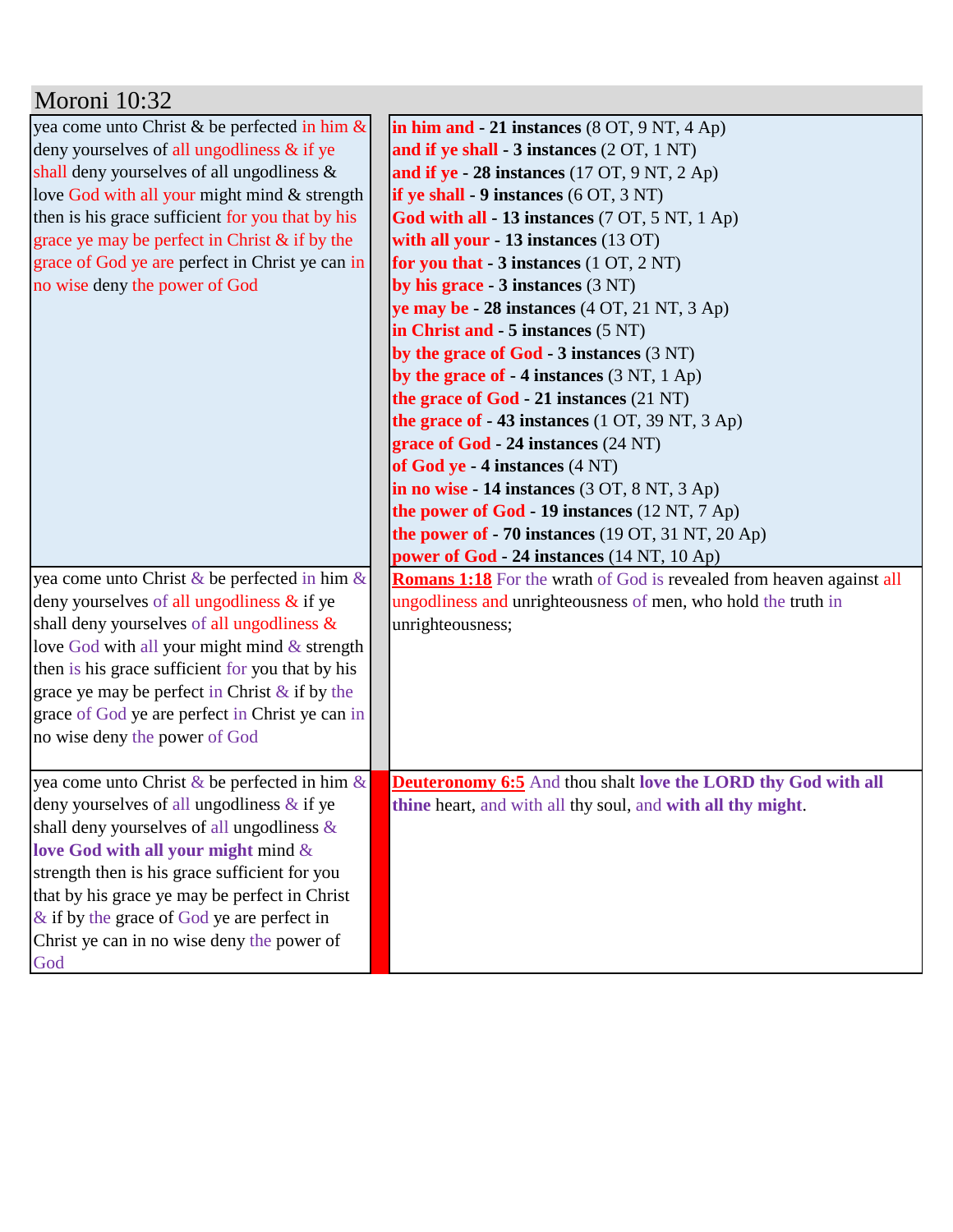| yea come unto Christ & be perfected in him &<br>deny yourselves of all ungodliness & if ye<br>shall deny yourselves of all ungodliness &<br>love God with all your might mind & strength<br>then is his grace sufficient for you that by his<br>grace ye may be perfect in Christ $\&$ if by the<br>grace of God ye are perfect in Christ ye can in<br>no wise deny the power of God         | <b>Deuteronomy 13:3</b> Thou shalt not hearken unto the words of that<br>prophet, or that dreamer of dreams: for the LORD your God proveth you,<br>to know whether ye love the LORD your God with all your heart and<br>with all your soul. |
|----------------------------------------------------------------------------------------------------------------------------------------------------------------------------------------------------------------------------------------------------------------------------------------------------------------------------------------------------------------------------------------------|---------------------------------------------------------------------------------------------------------------------------------------------------------------------------------------------------------------------------------------------|
| yea come unto Christ & be perfected in him &<br>deny yourselves of all ungodliness $\&$ if ye<br>shall deny yourselves of all ungodliness &<br>love God with all your might mind & strength<br>then is his grace sufficient for you that by<br>his grace ye may be perfect in Christ & if by<br>the grace of God ye are perfect in Christ ye<br>can in no wise deny the power of God         | 2 Corinthians 12:9 And he said unto me, My grace is sufficient for<br>thee: for my strength is made perfect in weakness. Most gladly<br>therefore will I rather glory in my infirmities, that the power of Christ<br>may rest upon me.      |
| yea come unto Christ & be perfected in him $\&$<br>deny yourselves of all ungodliness $\&$ if ye<br>shall deny yourselves of all ungodliness &<br>love God with all your might mind & strength<br>then is his grace sufficient for you that by his<br>grace ye may be perfect in Christ $\&$ if by the<br>grace of God ye are perfect in Christ ye can in<br>no wise deny the power of God   | <b>Proverbs 25:16</b> Hast thou found honey? eat so much as is sufficient for<br>thee, lest thou be filled therewith, and vomit it.                                                                                                         |
| yea come unto Christ & be perfected in him $\&$<br>deny yourselves of all ungodliness $\&$ if ye<br>shall deny yourselves of all ungodliness $\&$<br>love God with all your might mind $&$ strength<br>then is his grace sufficient for you that by his<br>grace ye may be perfect in Christ & if by the<br>grace of God ye are perfect in Christ ye can in<br>no wise deny the power of God | James 1:4 But let patience have her perfect work, that ye may be perfect<br>and entire, wanting nothing.                                                                                                                                    |
| yea come unto Christ & be perfected in him &<br>deny yourselves of all ungodliness $\&$ if ye<br>shall deny yourselves of all ungodliness &<br>love God with all your might mind & strength<br>then is his grace sufficient for you that by his<br>grace ye may be perfect in Christ $\&$ if by the<br>grace of God ye are perfect in Christ ye can in<br>no wise deny the power of God      | 2 Timothy 3:17 That the man of God may be perfect, throughly<br>furnished unto all good works.                                                                                                                                              |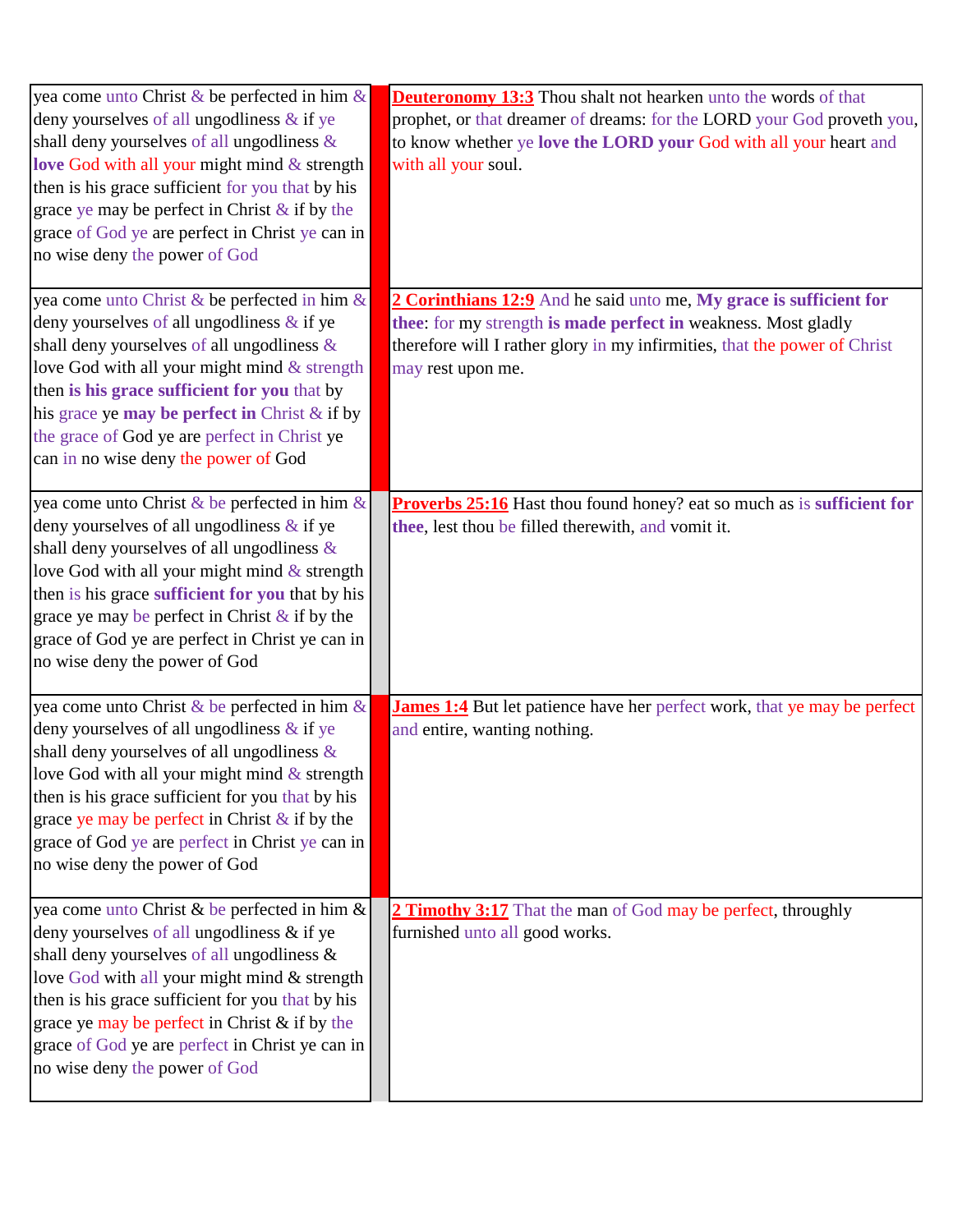| yea come unto Christ & be perfected in him &<br>deny yourselves of all ungodliness $\&$ if ye<br>shall deny yourselves of all ungodliness &<br>love God with all your might mind $&$ strength<br>then is his grace sufficient for you that by his<br>grace ye may be perfect in Christ & if by the<br>grace of God ye are perfect in Christ ye can in<br>no wise deny the power of God    | <b>Colossians 1:28</b> Whom we preach, warning every man, and teaching<br>every man in all wisdom; that we may present every man perfect in<br><b>Christ Jesus:</b>                                                  |
|-------------------------------------------------------------------------------------------------------------------------------------------------------------------------------------------------------------------------------------------------------------------------------------------------------------------------------------------------------------------------------------------|----------------------------------------------------------------------------------------------------------------------------------------------------------------------------------------------------------------------|
| yea come unto Christ & be perfected in him &<br>deny yourselves of all ungodliness $\&$ if ye<br>shall deny yourselves of all ungodliness &<br>love God with all your might mind & strength<br>then is his grace sufficient for you that by his<br>grace ye may be perfect in Christ $\&$ if by the<br>grace of God ye are perfect in Christ ye can in<br>no wise deny the power of God   | <b>Psalm 90:10</b> The days of our years are threescore years and ten; and if<br>by reason of strength they be fourscore years, yet is their strength labour<br>and sorrow; for it is soon cut off, and we fly away. |
| yea come unto Christ & be perfected in him &<br>deny yourselves of all ungodliness & if ye<br>shall deny yourselves of all ungodliness &<br>love God with all your might mind & strength<br>then is his grace sufficient for you that by his<br>grace ye may be perfect in Christ $\&$ if by the<br>grace of God ye are perfect in Christ ye can in<br>no wise deny the power of God      | Romans 11:6 And if by grace, then is it no more of works: otherwise<br>grace is no more grace. But if it be of works, then is it no more grace:<br>otherwise work is no more work.                                   |
| yea come unto Christ & be perfected in him &<br>deny yourselves of all ungodliness $\&$ if ye<br>shall deny yourselves of all ungodliness &<br>love God with all your might mind $&$ strength<br>then is his grace sufficient for you that by his<br>grace ye may be perfect in Christ $\&$ if by the<br>grace of God ye are perfect in Christ ye can<br>in no wise deny the power of God | John 1:49 Nathanael answered and saith unto him, Rabbi, thou art the<br>Son of God; thou art the King of Israel.                                                                                                     |
| yea come unto Christ & be perfected in him &<br>deny yourselves of all ungodliness & if ye<br>shall deny yourselves of all ungodliness &<br>love God with all your might mind & strength<br>then is his grace sufficient for you that by his<br>grace ye may be perfect in Christ $\&$ if by the<br>grace of God ye are perfect in Christ ye can in<br>no wise deny the power of God      | <b>1 Corinthians 3:9</b> For we are labourers together with God: ye are God's<br>husbandry, ye are God's building.                                                                                                   |